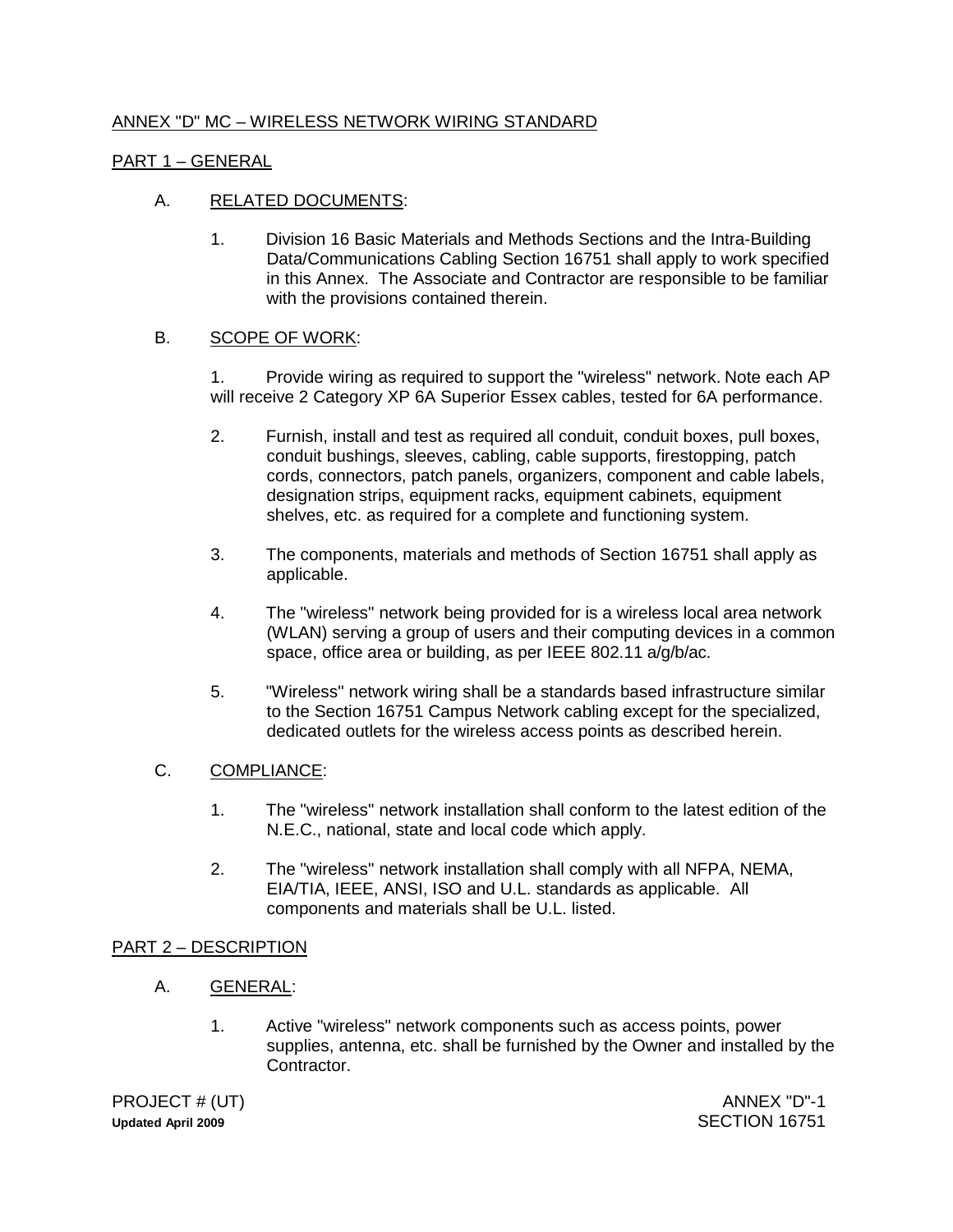# B. ACCESS POINT (AP):

- 1. The access point shall be plenum rated or housed in a plenum rated enclosure.
- 2. The access point shall support or have accessories for supporting "in-line" power (DC power over twisted pair Ethernet).
- 3. The access point shall have adjustable control of the 2.4 GHz and/or 5.15 GHz data signal output strength for a variable cell size.
- 4. The access point shall have various directional antenna options to accommodate various cell shapes.
- 5. The Owner shall provide network switches with compatible in-line power coordinated to the access points to be provided.

# C. SITE SURVEY:

- 1. The Owner shall provide construction documents to a Third Party Associate for the purpose of providing a computer generated site survey indicating the locations for the installation of Access Points (AP).
	- a. The Owner shall provide third party developed site survey information to the Associate for locating APs in the facility.
		- 1) The 25' of service slack in cable at the AP outlet location is intended for "fine tuning" the location per the site survey.

## PART 3 – PRODUCTS

## A. GENERAL:

- 1. Workmanship and design shall be in accordance with the requirements of the "wireless" network vendor and manufacturer.
- 2. All active equipment and components shall be provided and installed by the Owner unless otherwise noted.

## B. COMPONENTS:

- 1. Outlet Box shall be a standard 2-gang deep box with a single gang plaster ring and a 3/4" non-metallic conduit nipple (Arlington #NM502) installed, or 1"C stubbed up and out per Specification Section 16741.
- 2. **Faceplate shall be a single-gang, single port, stainless steel faceplate** (Hubbell #SSF11) with one (1) Cat-6 data jack (blue) installed as per the project standard.

PROJECT # (UT) **Updated April 2009**

ANNEX "D"-2 SECTION 16751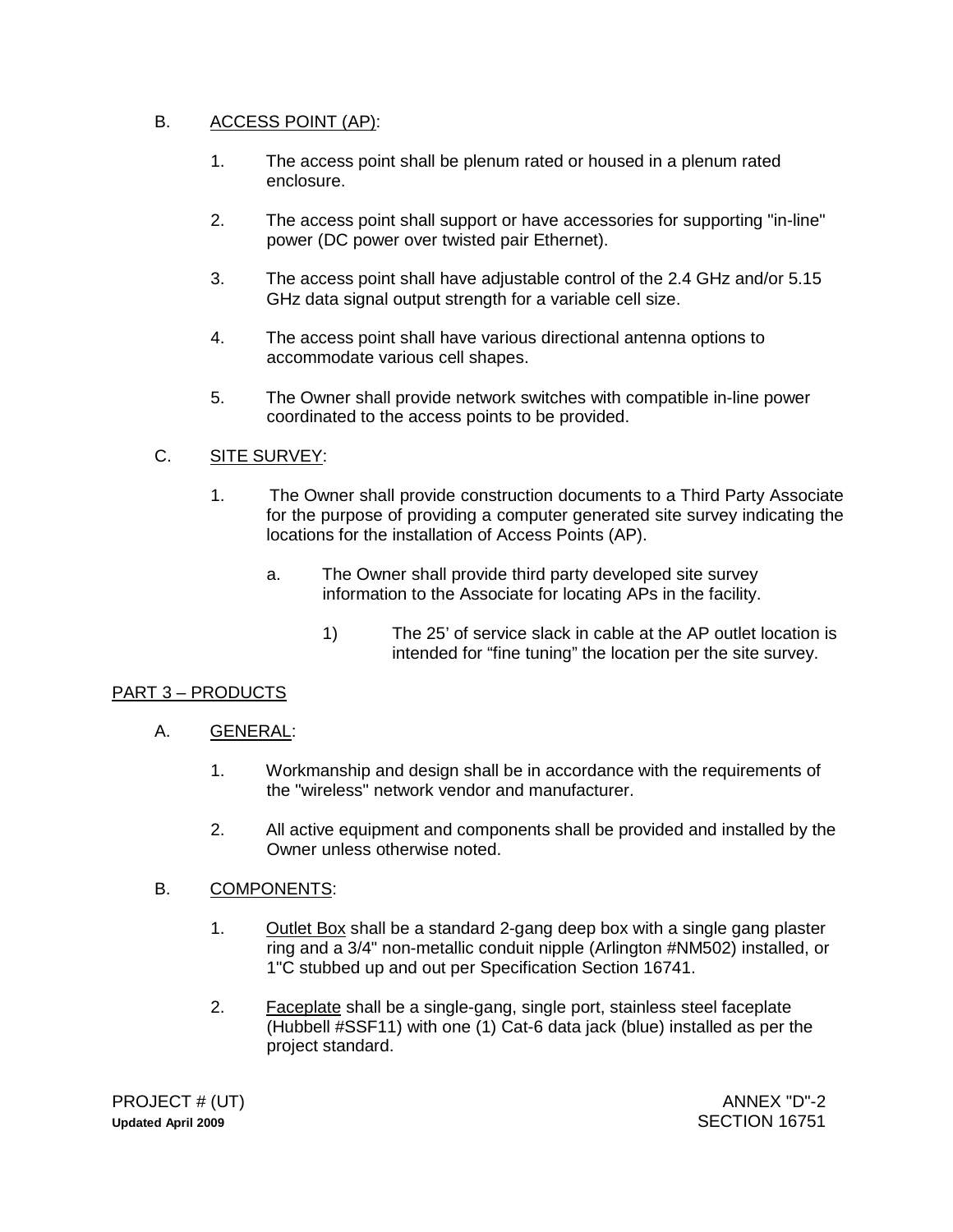3. "Wireless" Data Jacks shall be Category 6a per Specification Section 16751.

PART 4 – EXECUTION

# A. INSTALLATION:

- 1. Install standard data cabling from the "wireless" access point receptacle to the standard data patch panels, the same as standard data cabling per Specification Section 16751. Note each AP will receive 2 Category XP 6A Superior Essex cables, tested for 6A performance. A dedicated patch panel will be designated by a member of the UT Network Department on per project basis especially in cases of adds, retro fits and new installations. The prototype for wireless 6A cables at the IT closet end shall be placed in the first rack below the Fiber feeds and assigned to a dedicated switch for wireless purposes. Circuits are labeled per Annex A as WAP-wireless access points.
- 2. Intermixed routing of cables with standard data cables is permissible.
- 3. The "wireless" network cabling shall support the (IEEE 802.11a/g/n/ac standard for 11 Mb/s @ 2.4 GHz) and IEEE 802.11a standard for 54 Mb/s @ 5.15 GHz.
- 4. When and/or where available, the Owner shall provide a "site survey" identifying the required final locations for wireless access points.
	- a. The "Wireless AP" outlet shall be provided with a 10' service loop at or above the outlet. The additional length shall be coiled at 200% of the recommended minimum bend radius or 24" diameter coil, whichever is larger. The coil shall be loosely cable tied and attached to a nearby support. The coil shall be located, if possible, above the outlet, individually bundled and tagged with the cable identifiers.
	- b. The "Wireless AP" outlet service loop shall be utilized to "fine tune" the "AP" location upon installation of the "Wireless AP" system by others.
- 5. Above ceiling outlet boxes shall be a double-gang handy box with singlegang plaster ring, utilizing a single-gang, single port stainless steel faceplate with one (1) data jack installed.
- 6. The outlet box shall be anchored to building structure utilizing a beam clamp, dedicated drop wire and drop wire clip, "T-Bar" and "T" bar clip, etc. as required.
- 7. Provide grommeting and strain relief for the cables at the outlet box.

PROJECT # (UT) **Updated April 2009**

ANNEX "D"-3 SECTION 16751